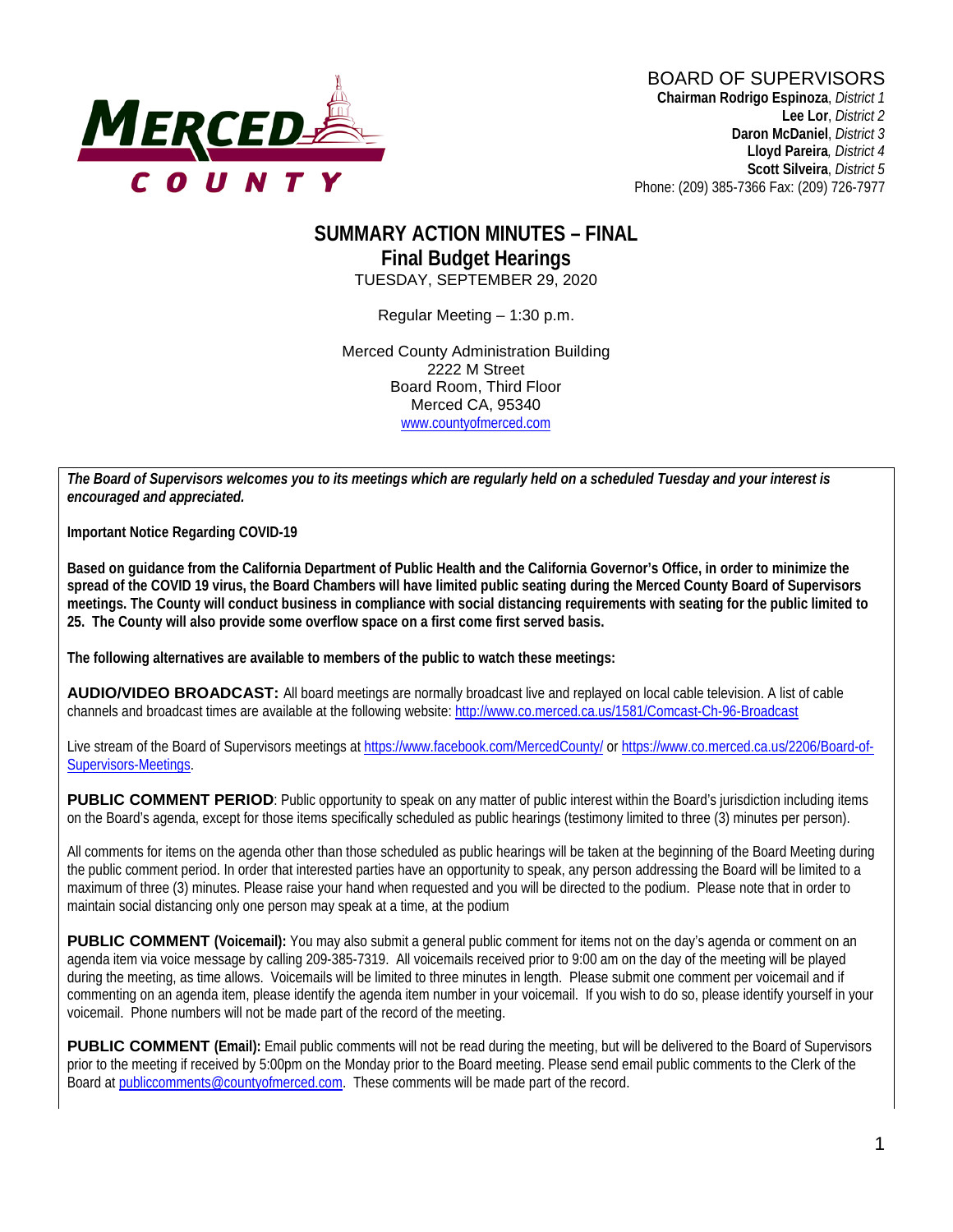In an effort to assist the Clerk in identifying the agenda item relating to your public comment please indicate in the Subject Line, the meeting body (i.e. Board of Supervisors Agenda) and item number (i.e. Item No. 10). If you wish to do so, please identify yourself in the email. Email addresses will not be made part of the record of the meeting. Comments made on Facebook are not considered part of the official record and will not be shared with the Board.

#### **The Agenda is divided into three sections:**

- **CONSENT CALENDAR**: These matters include routine financial and administrative action and usually are approved by a single vote.
- **SCHEDULED ITEMS**: These items are noticed hearings, work sessions and public hearings.
- **REGULAR CALENDAR**: These items include significant policy and administrative actions. Immediately after approval of the CONSENT CALENDAR, if the time of the hearing of SCHEDULED ITEMS has not arrived, the REGULAR CALENDAR will be considered.

#### **PUBLIC HEARINGS: (In Person)**

Public opportunity to provide testimony is limited to three (3) minutes per person. Please raise your hand and you will be directed to the podium. Please note that in order to maintain social distancing only one person may speak at a time, at the podium.

**PUBLIC HEARINGS:** (Via Voicemail) Public comment for public hearings will be taken in person and by voicemail. Voicemails directed to the public hearing will be accepted up to and during the public hearing. The Board of Supervisors will take a brief pause during the public hearing for persons using voicemail. Please call 209-726-2755 to leave your voicemail.

In an effort to assist the Clerk in identifying the Public Hearing agenda item relating to your public comment please identify the subject matter in your voicemail. If you wish to do so, please identify yourself in your voicemail. Phone numbers will not be made part of the record of the meeting.

**CLOSED SESSION**: This is the portion of the meeting conducted in private without the attendance of the public or press to discuss certain confidential matters specifically permitted by the Brown Act. The public will be provided an opportunity to comment on any matter to be considered in closed session prior to the Board adjourning into the closed session.

**BOARD AGENDA AND MINUTES:** Board agendas, minutes, and copies of items to be considered by the Board of Supervisors are posted on the Internet at least 72 hours preceding a Tuesday meeting at the following website: [www.countyofmerced.com](http://www.countyofmerced.com/) 

**REASONABLE ACCOMMODATIONS:** Persons who require accommodation for any audio, visual or other disability or Spanish or Hmong interpretation in order to review an agenda, or to participate in a meeting of the Board of Supervisors per the American Disabilities Act (ADA), may obtain assistance by requesting such accommodation in writing. Please address your written request to the Clerk of the Board, 2222 M Street, Merced, CA 95340 or telephonically by calling (209) 385-7366. Any such request for accommodation should be made at least 48 hours prior to the scheduled meeting for which assistance is requested.

*Spanish and Hmong interpreters are available.*

*Interpretes de espanol y hmong estan disponibles.*

*Peb muaj tug paab txhais lug Mev hab Hmoob.* 

# SCHEDULED ITEMS

**1:30 P. M.**

### **GOVERNMENT CODE SECTION 54954.2 COMPLIANCE (LATE AGENDA ITEMS)**

**PUBLIC OPPORTUNITY TO SPEAK ON ANY MATTER OF PUBLIC INTEREST WITHIN THE BOARD'S JURISDICTION INCLUDING ITEMS ON THE BOARD'S AGENDA, EXCEPT FOR THOSE ITEMS SPECIFICALLY SCHEDULED AS PUBLIC HEARINGS (TESTIMONY LIMITED TO THREE MINUTES PER PERSON)**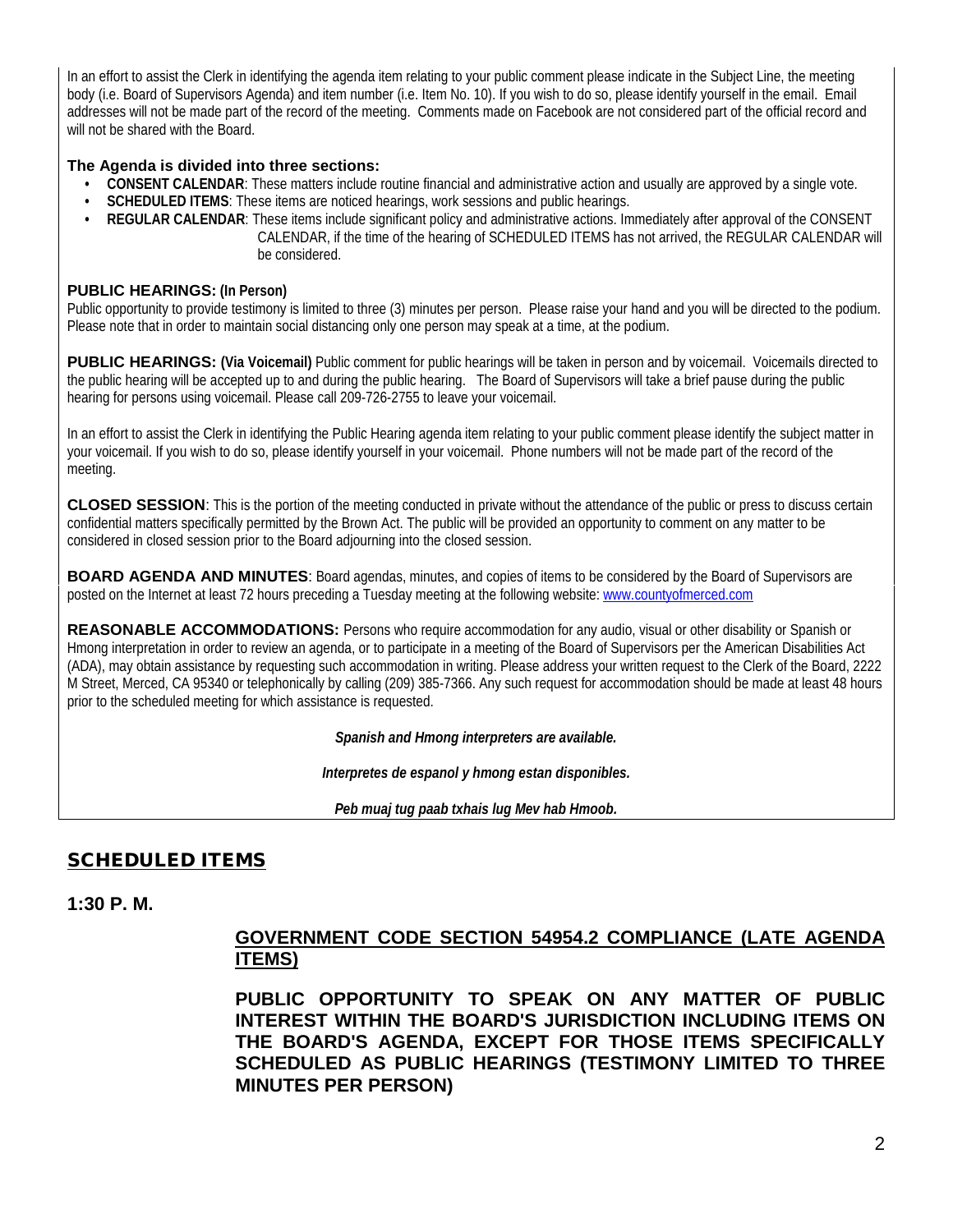### *REVIEW BOARD ORDER – SEE PAGE 8*

### **PRESENTATION: COUNTY EXECUTIVE OFFICER - BUDGET PRESENTATION FISCAL YEAR 2020/2021**

### *REVIEW BOARD ORDER – SEE PAGE 8*

#### **PUBLIC HEARING:**

#### **AUDITOR - PUBLIC HEARING**

To consider setting the Appropriation Limitation for Fiscal Year 2020/2021 established under Article X111B of the State Constitution.

#### **RECOMMENDATION:**

1) Open the Public Hearing;

2) Approve using the change in County population combined with the change in all counties having contiguous borders as the population factor, and the change in California per capita personal income as the cost of living factor to establish the Fiscal Year 2020/2021 appropriation limitation; and,

3) Adopt the Resolution establishing Fiscal Year 2020/2021 appropriation limitation as \$1,751,052,031.

# *REVIEW BOARD ORDER – SEE PAGE 9*

#### **REPORTS/BOARD DIRECTION**

County Executive Officer, County Counsel, Board of Supervisors Members

### BUDGET CALENDAR

#### FINAL BUDGET ADJUSTMENTS

1. Approve Final Budget Adjustments based on more current information to various budget units within the General Fund and Other Funds as presented: 10000, 10100, 11000, 11200, 11300, 11400, 11500, 12500, 13000, 14000, 14200, 16000, 16100, 16200, 16300, 16400, 16500, 17000, 17050, 17200, 17500, 17600, 18100, 18200, 19000, 20100, 20400, 20600, 22100, 23000, 23100, 23300, 23400, 24000, 25000, 25100, 25200, 27000, 27200, 28000, 28200, 28300, 28400, 28500, 28700, 29100, 29400, 40000, 40600, 41500, 50000, 50200, 50500, 51000, 54000, 55000, 55100, 55200, 55300, 60000, 61000, 70000,71000, 72000, 75200, 75500, 75600, 75900.

### **APPROVED AS RECOMMENDED AYES: ALL**

### *REVIEW BOARD ORDER – SEE PAGES 9 AND 10*

#### LEASE PURCHASE AGREEMENTS

2. Authorize the Director of Administrative Services to negotiate, execute, and sign Lease Purchase Agreements for equipment appropriated in the FY 2020/21 Budget subject to review by Auditor and County Counsel, and the County Executive Office.

### **APPROVED AS RECOMMENDED AYES: ALL**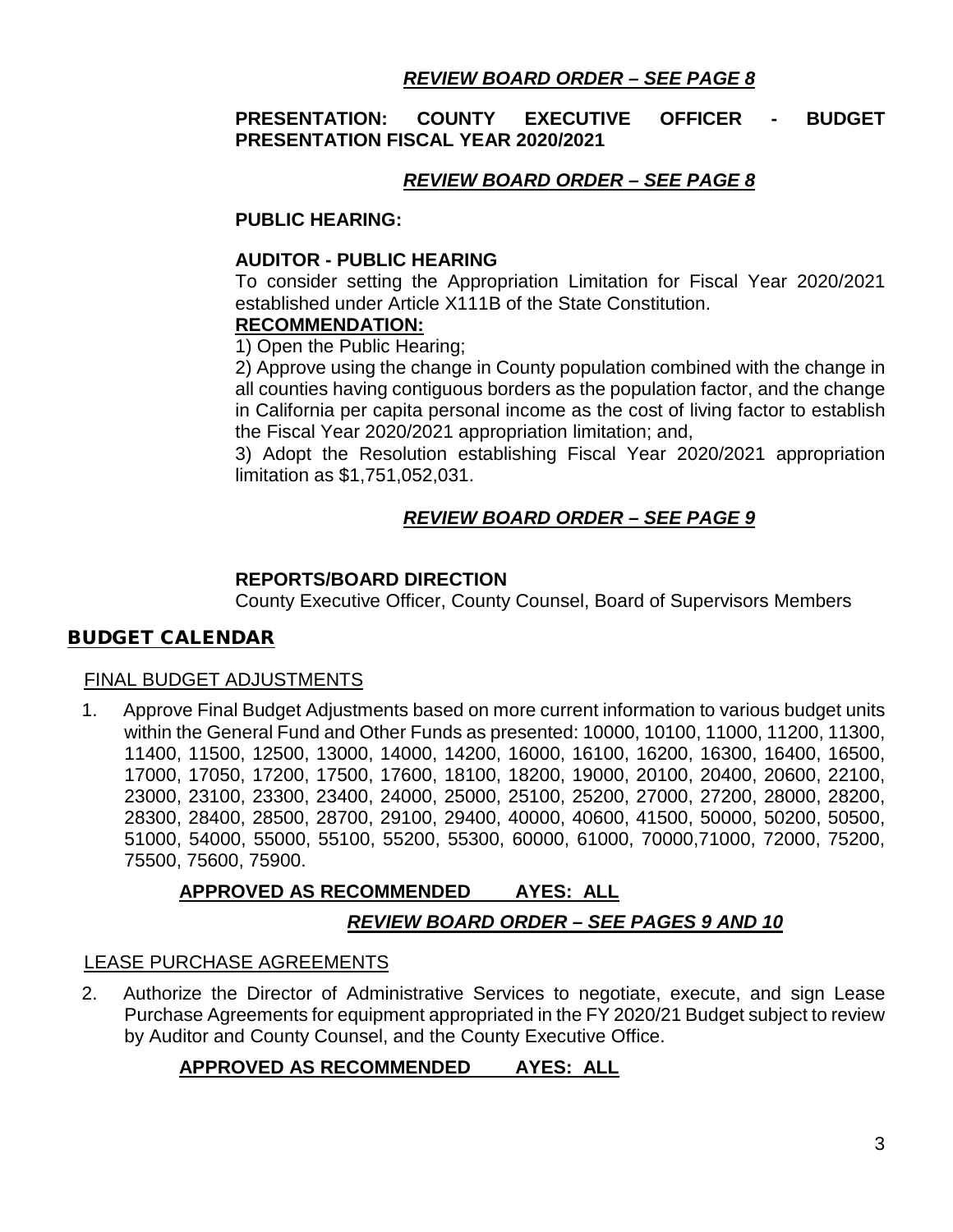### OUT-OF-STATE TRANSPORTATION AND TRAINING FOR FISCAL YEAR 2020/2021

3. Approve the Schedule of Out-of-State for transportation and/or training for FY 2020/21; and direct that no Out-of-State travel take place unless authorized by the County Executive Officer, or designee.

# **APPROVED AS RECOMMENDED AYES: ALL**

### CAPITAL ASSETS - FY 2020/2021

4. 1) Approve the Capital Assets List by budget unit at the sub-object level as appropriated in the FY 2020/21 Final Budget; 2) Direct that no capital assets be procured unless authorized by the County Executive Officer, or designee; and 3) Authorize the Director of Public Works to utilize Job Order Contracting to deliver those Capital Projects approved with the adoption of the FY 2020/21 Final Budget.

# **APPROVED AS RECOMMENDED AYES: ALL**

# POLICY ACTION

5. Recommend the approval and adoption of the General Fund Reserve Policy.

# **APPROVED AS RECOMMENDED AYES: ALL**

# *REVIEW BOARD ORDER – SEE PAGE 10*

6. 1) Adopt Resolution authorizing participation in the Public Agencies Post-Employment Benefits Trust to be administered by Public Agency Retirement Services (PARS) effective September 30, 2020; 2) Adopt the amended Charter that changes the name of the OPEB Retirement Investment Trust Board to the Post-Employment Benefits Investment Trust Board and adds the funding of pension liabilities to its purpose; 3) Authorize Assistant County Executive Officer, as the County's designated Plan Administrator, to execute the agreement and documents necessary to implement the program; 4) Approve the Final Budget Adjustments as noted in Attachment F; and 5) Adopt the rate of 1.5% for contribution to the Pension Rate Stabilization Program subaccount within the Post-Employment Benefits Trust effective on the payroll of October 25, 2020 for Fiscal Year 2020-21 and the contribution rate for future years to be determined through the annual budget process.

# **ADOPTED RESOLUTION NO. 2020-99 BGT AS RECOMMENDED AYES: ALL**

7. Provide direction regarding the operating loan from the General Fund to Spring Fair of \$123,000 and interest with the primary options of: A) Waiving the \$123,000 loan in its entirety; or B) Extending the \$123,000 loan and continue charging interest at the treasury earnings rate.

# **APPROVED AS RECOMMENDED AYES: ALL** *REVIEW BOARD ORDER – SEE PAGES 10 AND 11*

8. 1) Approve the identified Road Division Work Program for Fiscal Year 2020/2021, Exhibit A, which identifies total resources for roads projects at \$71,861,890 and specifies projects that will receive funding; 2) Approve the project budgets in Budget Units 30001 and 30002, respectively, as listed in Attachment A and Attachment B for the identified roads projects; and, 3) Approve the Final Budget Adjustments listed in Budget Unit 30000 as noted in Exhibit B.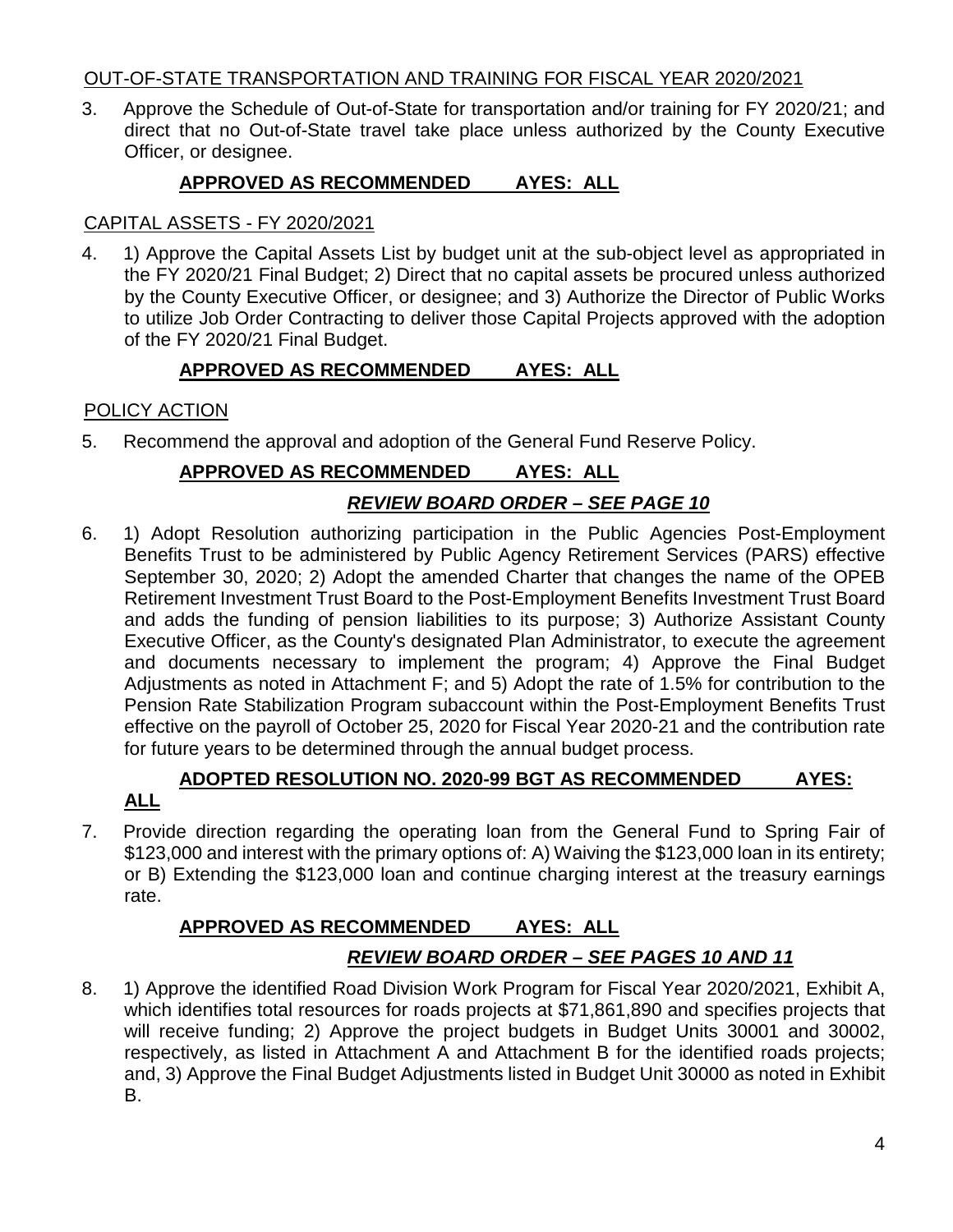### **APPROVED AS RECOMMENDED AYES: ALL**

9. Approve the AB 109 FY 2020/21 implementation plan as recommended by the Executive Community Corrections Partnership; and approve Final Budget Policy Adjustments listed in Budget Unit 23400.

# **APPROVED AS RECOMMENDED AYES: ALL**

# *REVIEW BOARD ORDER – SEE PAGE 11*

- 10. PULLED
- 11. Make the determination, as required by Government Code section 16142(e), that the State provided less than one-half of the actual foregone general fund property tax revenues, related to the Williamson Act program, in Fiscal Year 19/20.

# **APPROVED AS RECOMMENDED AYES: 2, 3, 5 RECUSAL: 1 AND 4** *REVIEW BOARD ORDER – SEE PAGES 11 AND 12*

# PERSONNEL ACTIONS

12. 1) Authorize the creation of the Justice and Community Integration Division within the Department of Behavioral Health and Recovery Services to expand crisis support services within the community; 2) Approve the following departmental personnel actions: Behavioral Health & Recovery - Budget Unit 41500 - B/U 41501 - CHANGE: 1 Licensed Mental Health Worker/Psychiatric Staff Nurse I/II (Pos 493), Class 5423/7482/6454, Range 71.5/73.3/75.6 TO: Mental Health Worker I/II (B/U 41502), Class 5733/5734, Range 65.6/67.6; B/U 41502 - ADD: 1 Mental Health Clinician I/II, Class 5731/5732, Range 74.2/78.2; B/U 41534 - ADD: 1 BHRS Division Director, Class 7852, Range 83.6, ADD:1 BHRS Program Manager, Class 2283, Range 80.7, CHANGE: 1 Licensed Mental Health Worker/Psychiatric Staff Nurse I/II (Pos 497), Class 5423/7482/6454, Range 71.5/73.3/75.6 TO: Mental Health Worker I/II, Class 5733/5734, Range 65.6/67.6; 3) Approve amendments to the Position Allocation Resolution 06-120/A, making the departmental position changes and additions as listed in the resolution; and 4) Approve Final Budget Policy Adjustments listed in Budget Unit as shown on Exhibit A.

# **ADOPTED RESOLUTION NO. 2020-100 BGT AS RECOMMENDED AYES: ALL**

# *REVIEW BOARD ORDER – SEE PAGES 12 AND 13*

13. 1) Approve the addition of (1) Deputy Director position classification 7539, salary range 86.2 to the newly created Homelessness Resource Branch, Budget Unit 50054 to be 100% subvented; 2) Approve the amendments to the Position Allocation Resolution 06-120/A; and 3) Approve Final Budget Adjustments listed in BU 50000 as noted in Exhibit A.

### **ADOPTED RESOLUTION NO. 2020-101 BGT AS RECOMMENDED AYES: ALL**

14. 1) Approve the acceptance of the California Department of Public Health allocation for Epidemiology and Laboratory Capacity Enhancing Detection Project strategies totaling \$4,058,205 retroactive from May 18, 2020 through November 17, 2022; 2) Approve the amendments to the Position Allocation Resolution 06-120/A, adding nine (9) positions to B/U 40003 and one (1) position to B/U 75601, as listed; and 3) Approve the Final Budget Adjustments listed in Budget Unit 40000 and 75600 as noted in Exhibit B.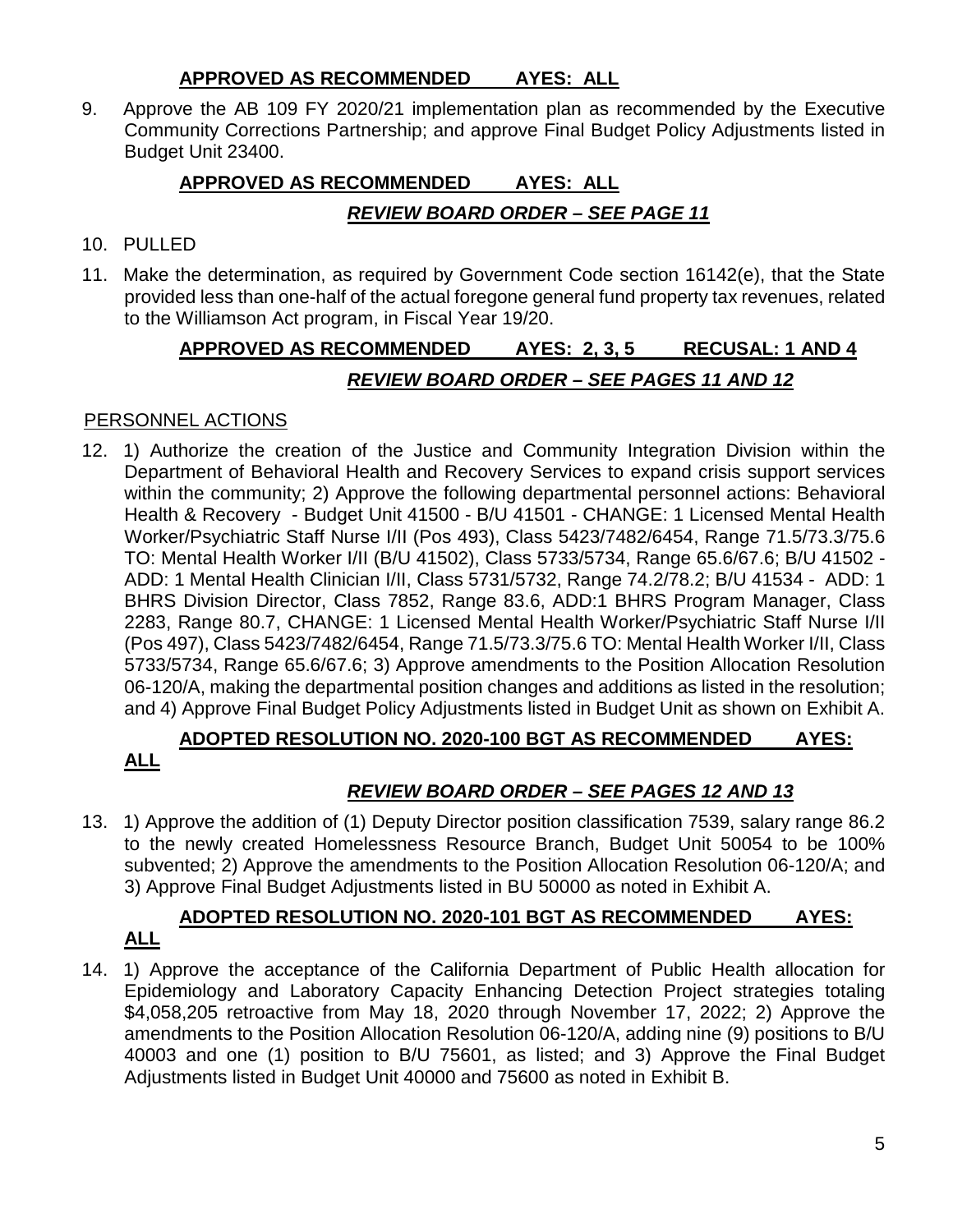### **ADOPTED RESOLUTION NO. 2020-102 BGT AS RECOMMENDED AYES:**

# **ALL**

15. 1) Authorize the reduction in force of the following two (2) filled positions effective October 25, 2020. Sheriff - Budget Unit 22100 DELETE: 1 Sheriff Administrative Sacs Asst (Pos 34), Class 7498, Range 71.2, DELETE: 1 Staff Services Analyst I/II (Pos 119), Class 1050/1040, Range 69.6/74.0; 2) Approve the amendments to the Salary Allocation Resolution 06-120; 3) Approve the amendments to the Position Allocation Resolution 06-120/A; and 4) Approve the Final Budget Adjustments listed in Budget Unit 22100 as noted in Exhibit B.

### **ADOPTED RESOLUTION NOS. 2020-103 BGT (SALARY) AND 2020-104 BGT (POSITION) AS RECOMMENDED AYES: ALL**

16. (1) Approve the following departmental personnel actions: 1) Board of Supervisors Budget Unit 10000, Change: 1 Chief Deputy Board Clerk (Pos 1) range 76.7, To: Chief Deputy Board Clerk, range 79.7; 2) County Executive Office Budget Unit 10100, Add: 1 Management Analyst I/II/III; 3) Auditor -Controller Budget Unit 11000, Change: 1 Account Clerk III (Pos 31), To: Accounting Technician; 4) Assessor Budget Unit 11200, Change: 3 Assessment Clerk I/II (Pos 21, 29, 53), To: Assessment Clerk I/II/III, Change: 2 Assessment Clerk III (Pos 36, 38), To: Assessment Clerk I/II/III; 5) County Counsel Budget Unit 12500, Change: 1 Chief Civil Litigator (Pos 15), To: Assistant County Counsel (Effective November 9, 2020), B/U 12502, Delete: 1 Deputy County Counsel I/II/III/IV (Pos 24); 6) District Attorney Budget Unit 20400, B/U 20405, Delete: 1 Criminal Information Analyst (Pos 133); 7) Public Defender-Budget Unit 20600, Allocate: EH Legal Assistant; 8) Sheriff Budget Unit 22100, B/U 22109, Delete: 3 Deputy Sheriff/Coroner I/II(Pos 62,70,141), 9) Juvenile Hall Budget Unit 23300, Change: 1 Security Systems Operator (Pos 27), To: Peer Support Specialist; 10) Planning & Community Development- Budget Unit 28500, Change: 1 Code Compliance Technician (Pos 31), To: Planning Technician I/II, Establish & Allocate: EH Code Compliance Specialist; 11) Dept of Public Works/Roads Budget Unit 30000, Add: 1 Accounting Technician; 12) Behavioral Health & Recovery Services Budget Unit 41500, B/U 41502, Delete: 1 Program Assistant (Pos 415), B/U 41506, Add: 1 Director of Administrative Services, Delete: 1 Office Assistant III (Pos 417), B/U 41532, Delete: 1 Program Assistant (Pos 377), Delete: 1 Peer Support Specialist (Pos 439); 13) Human Services Agency Budget Unit 50000, B/U 50055, Change: 2 Social Worker IV A/IV B Variable Shift (Pos 189,317), To: Social Worker IV A/IV B Full time; 14) Department of Administrative Services Budget Unit 75600, B/U 75601, Establish & Add: 1 Asst Director Admin Svcs/CIO. (2) Establish the classification of Asst Director Admin Svcs/CIO, class 7892, range 86.2, (3) Approve the modifications to the following classification specifications: Assessment Clerk I/II/III, Chief Deputy Board Clerk, Director of Child Support Services, Planning Technician I/II, Public Health Division Manager, Retirement Plan Administrator, (4) Approve the amendments to the Salary Allocation Resolution 06-120 and the Position Allocation Resolution 06-120A, (5) Approve the Amendments to the Merced County Human Resources Rules and Regulations 2007-22, (6) Approve the amendments to the Unpresented Management Resolution 2012-92.

#### **ADOPTED RESOLUTION NOS. 2020-105 BGT (POSITION), 2020-106 BGT (RULES & REGS), 2020-107 BGT (SALARY) AND 2020-108 BGT (POLICIES) AS RECOMMENDED AYES: ALL**

# *REVIEW BOARD ORDER – SEE PAGES 13 AND 14*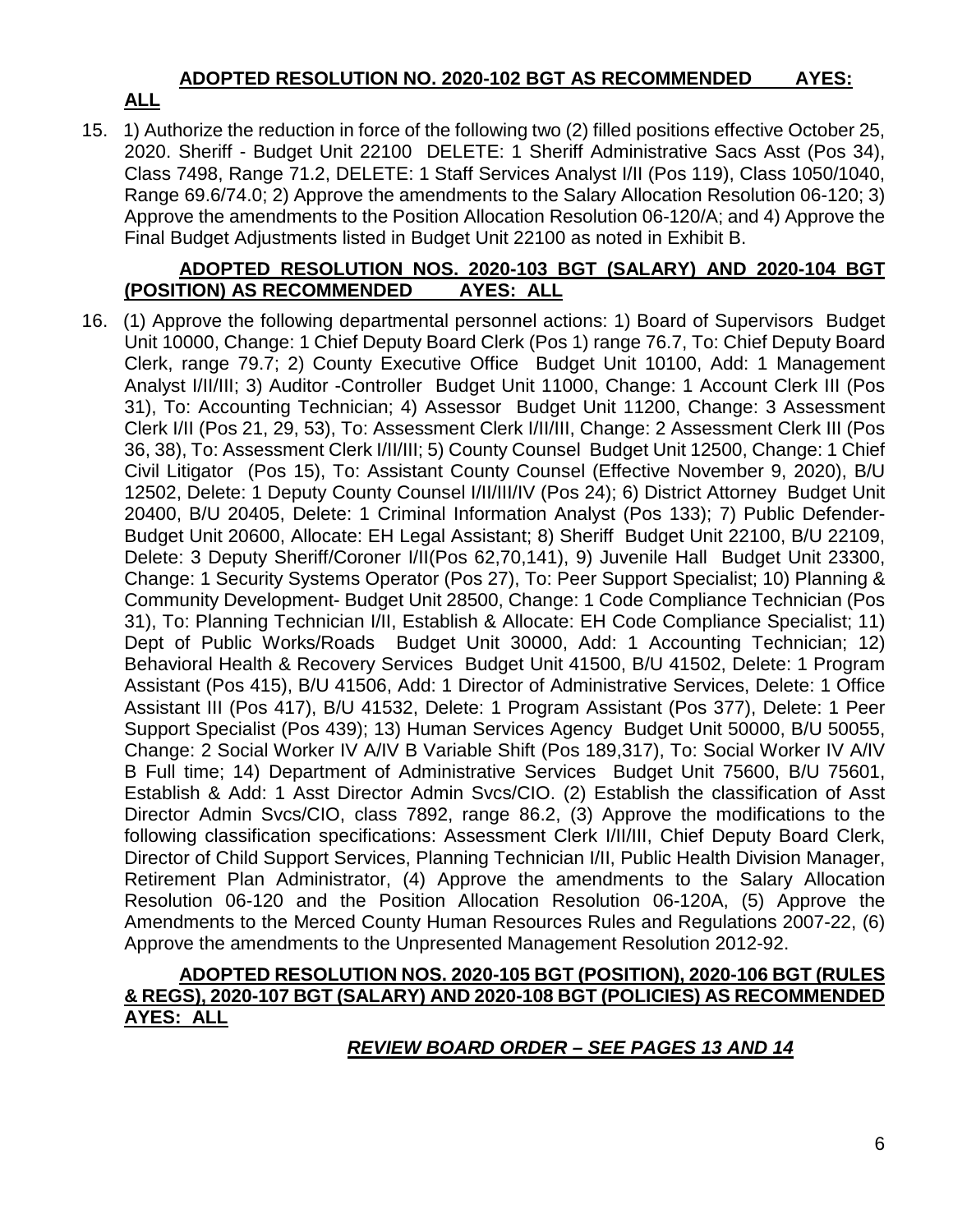### AUDITOR SCHEDULES

17. Adopt budget schedules 1, 2, 3, 4 and other budget schedules including reserves and appropriations for encumbrance carryover for the 2020-2021 budget year.

### **APPROVED AS RECOMMENDED AYES: ALL**

#### FISCAL YEAR 2020/2021 FINAL BUDGET ADOPTION

18. Approve resolution adopting the Fiscal Year 2020/2021 final budget as reviewed and amended during final budget hearings; and authorize the Auditor-Controller to make technical adjustments as necessary.

### **ADOPTED RESOLUTION NO. 2020-109 BGT AS RECOMMENDED AYES: ALL**

### *REVIEW BOARD ORDER – SEE PAGES 14 AND 15*

# **THE BOARD ADJOURNED THE MEETING AT 3:51 P.M.**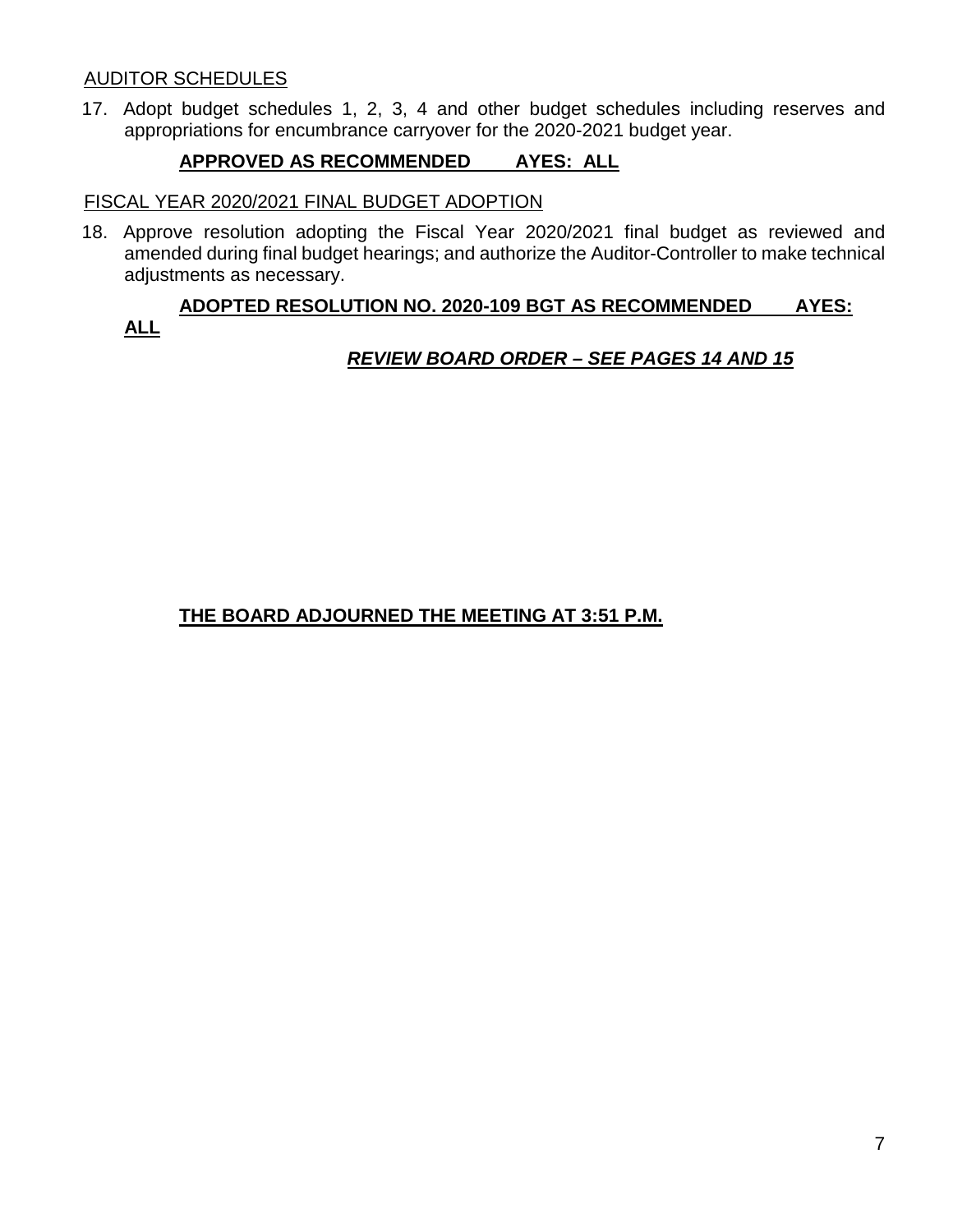#### **BOARD ORDERS – SUMMARY ACTION MINUTES – SEPTEMBER 29, 2020 – FINAL BUDGET**

#### **10:00 A.M. SCHEDULED ITEM 2020-09-29 PUBLIC OPPORTUNITY**

*Public Comments received via email for Public Opportunity and Scheduled Items are on file with the Clerk.*

Jovana Morales with the Leadership Council speaks about the Budget, and how COVID-19 has exacerbated many issues in Merced County including Poverty, Homelessness, Affordable Housing, Parks and Rec, and Youth investment. Ms. Morales asks that funds needs be prioritized.

Dennis Wells thanks the Board for all of the work they have been doing with the Veterans Halls.

Present: Espinoza, Lor, McDaniel, Pareira, Silveira

### **10:00 A.M. SCHEDULED ITEM 2020-09-29 CEO BUDGET PRESENTATION**

County Executive Officer Jim Brown provides summary comments on the 2020-2021 Final Budget. He speaks of the impact of COVID-19 changing everyone's daily lives and also how it impacted the development of the budget, creating an environment of extreme uncertainty and many challenges.

Assistant County Executive Officer David Mirrione reviews the following slides: Revenues v. Expenditures (General Fund), Cash Flow (General Fund) – June Year End, Available Fund Balance – After Reserves, Budgeted Local Revenue, Budgeted Local Resources, Budgeted Local Requirements, Total Reserves (General Fund) and General Fund Contingency.

Budget Manager Scott Dockstader reviews the following slides: Countywide Positions, Final Budget Adjustments – Net County Cost, Budget Overview, All Funds Appropriation by Area, Budget Overview, Budget Overview - % Net County Cost and Net County Costs.

Mr. Brown reviews slide covering Policy Considerations.

Supervisor Lor questions the two loans the Board is being asked to consider to forgive, the RDA and Spring Fair and asked why the RDA is not a separate item. Mr. Brown explains that the Board had previously taken action to forgive the RDA loan which was to do with the dissolution of RDAs approved by the State; today's action is a technicality to eliminate it on the books.

Supervisor Lor comments on the General Fund Budget slide and asks where Health and Human Services get their funding from. Mr. Brown responds that Health and Human Services receive the bulk of State and Federal revenues that fund those department under Health and Human Services.

Present: Espinoza, Lor, McDaniel, Pareira, Silveira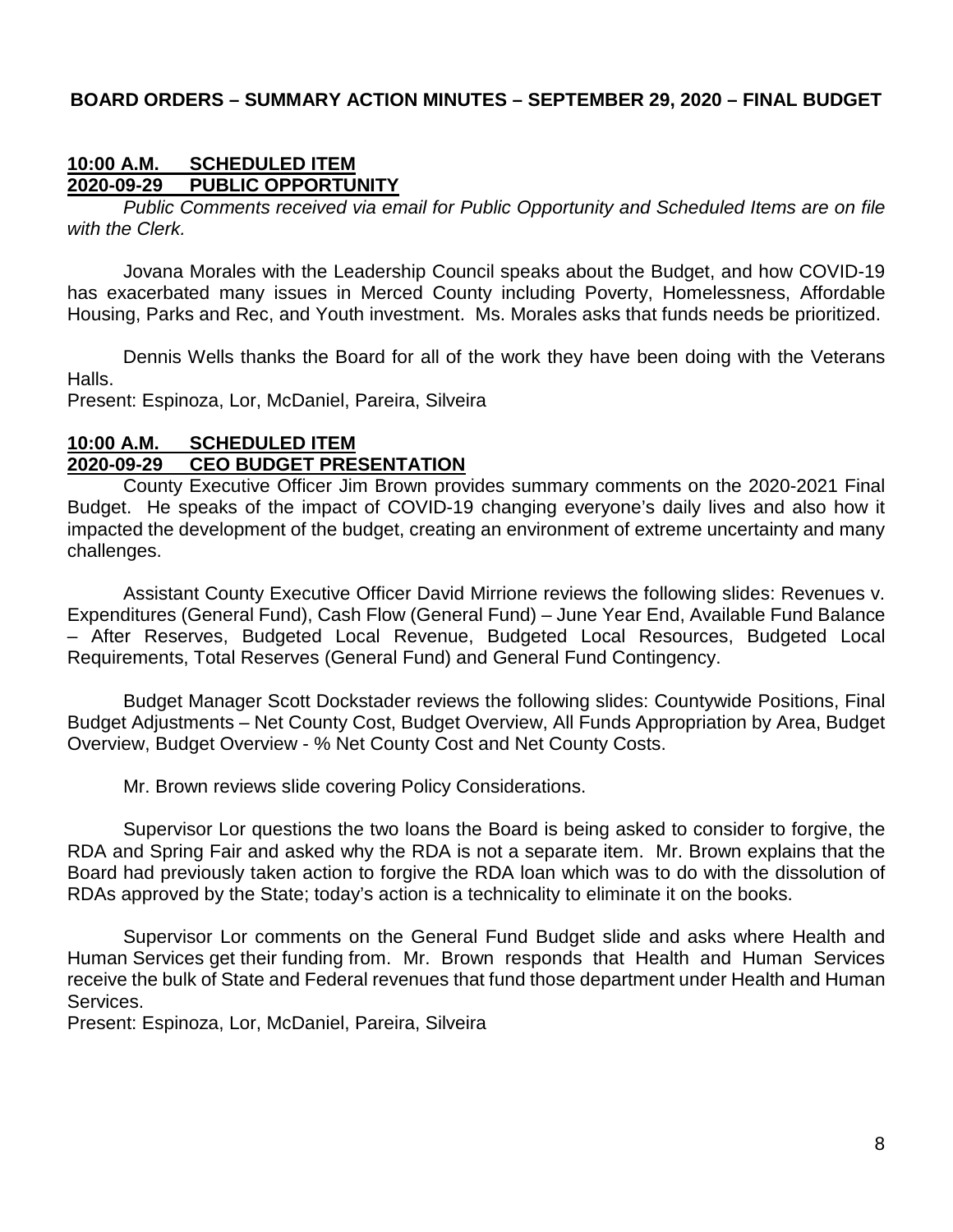#### **10:00 A.M. SCHEDULED ITEM 2020-09-29 AUDITOR – PUBLIC HEARING**

The time and date previously scheduled to consider setting the Appropriation Limitation for Fiscal Year 2020-21 established under Article XIIIB of the State Constitution.

The Chairman opens the Public Hearing and the Board takes a brief pause to receive public comments via voicemail.

The Clerk plays voicemails received from the following: Armando Ruiz, Los Banos resident; Carmen Ojeda, Dos Palos resident; Pamela Cobb, Franklin-Beachwood resident; Sierra Lopez with 99 Roots; Selena, Atwater resident with 99 Roots; Estella Dunn, Franklin-Beachwood resident; Lee Xiong; and Eugene Vang, Franklin-Beachwood resident with 99 Roots.

The Chairman asks if there is anyone in the audience wishing to speak. The following speak:

Cheng Xiong with the Leadership Council comments that after meeting with Board members and residents, the top priority is Parks and Recreation, Youth Investment, Road Infrastructure, an increase in Affordable Housing and a Parks Masterplan.

Brenda Gutierrez with 99 Roots comments that the young people in Merced County are doing their part and that they need the elected officials to do their part as well to protect those who are most vulnerable.

Carmen Ojeda echoes what was previously stated by the speakers and also comments on the struggles of Dos Palos residents and that the issues of water, rental and utility assistance should be considered in the plan.

The Chairman closes the Public Hearing.

Upon motion of Supervisor Pareira, seconded by Supervisor Silveira, duly carried, the Board approves using the change in County population combined with the change in all counties having contiguous borders as the population factor, and the change in California per capita personal income as the cost of living factor to establish fiscal year 2020-2021 appropriation limitation; and adopts Resolution No. 2020-98 BGT establishing the fiscal year 2020-2021 appropriation limitation as \$1,751,052,031.

Ayes: Espinoza, Lor, McDaniel, Pareira, Silveira

# **FINAL BUDGET ITEM NO. 1**

### **2020-09-29 FINAL BUDGET ADJUSTMENTS**

The Clerk announces the item to approve Final Budget Adjustments based on more current information to various budget units within the General Fund and Other Funds as presented is before the Board for consideration.

Supervisor Lor asks staff to speak to the attachment for Final Budget Department Adjustments that lists WIOA – Youth, also the General Fund.

David Mirrione, Assistant County Executive Officer responds and clarifies that Supervisor Lor is referring to the \$21,000 adjustment and that it is just making a small adjustment from Proposed Budget to Final Budget.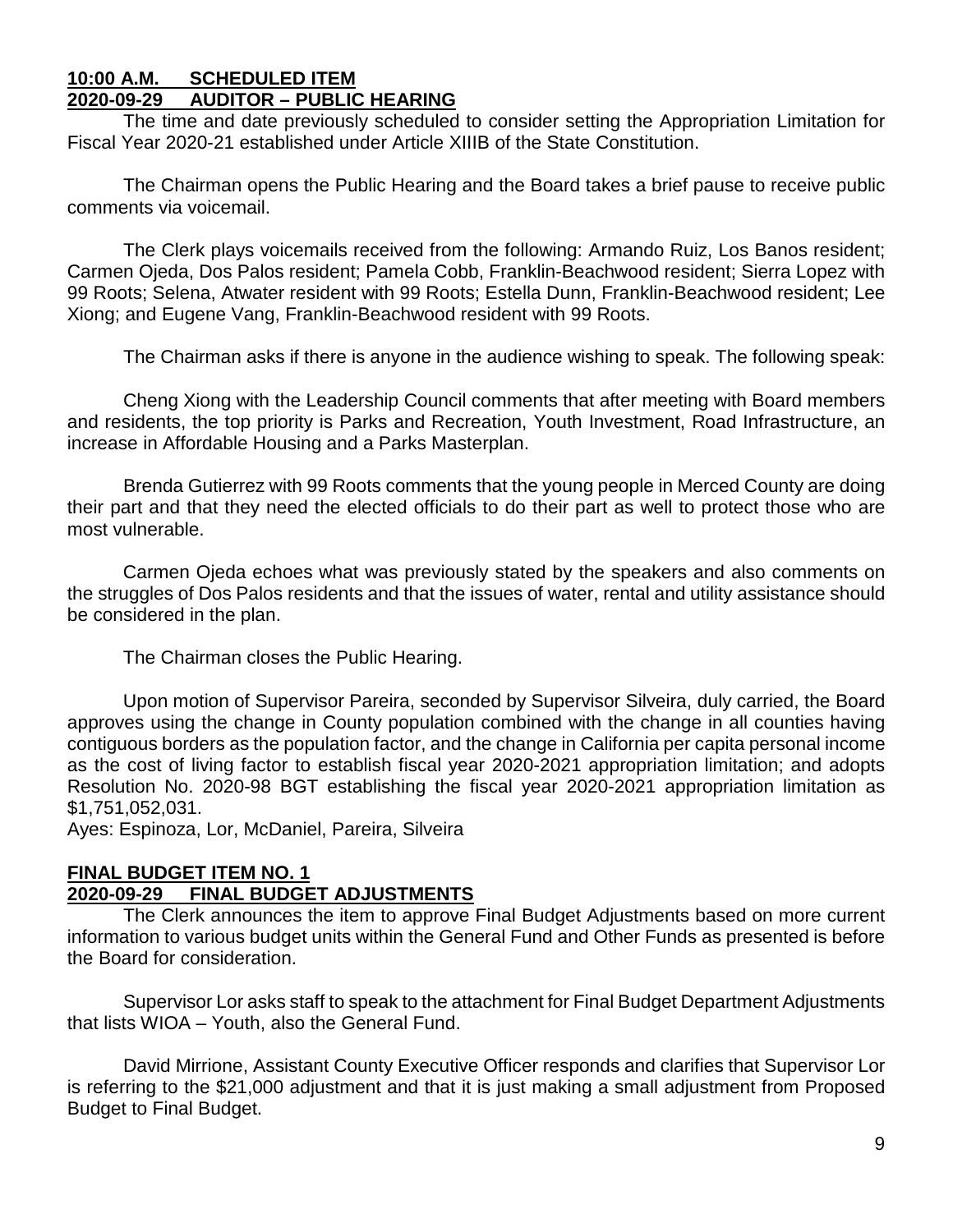Supervisor Lor clarifies that there is no impact to the program itself. Mr. Mirrione responds that is correct.

Jim Brown, County Executive Officer responds regarding the General fund piece that with the exception of the contingency adjustment (larger adjustment), budget unit 72000 the rest of the items are non-policy and explained the areas of adjustment.

Upon motion of Supervisor Silveira, seconded by Supervisor Lor, duly carried, the Board approves Final Budget Adjustments based on more current information to various budget units within the General Fund and Other Funds as presented.

Ayes: Espinoza, Lor, McDaniel, Pareira, Silveira

# **FINAL BUDGET ITEM NO. 5**

#### **2020-09-29 POLICY ACTION**

The Clerk announces item to recommend the approval and adoption of the General Fund Reserve Policy is before the Board for consideration.

Supervisor McDaniel thanks staff and our CEO for bringing this item forward and states that it is something we need in place.

Supervisor Espinoza comments that he agrees with Supervisor McDaniel.

David Mirrione, Assistant County Executive Officer reviews the following slides: Total General Fund Reserves, Establishing General Fund Reserve Balance, Permitted Uses, Funding of the General Fund Reserve, and Benefits of the General Fund Reserve Policy.

Supervisor Silveira comments that as we look at aging infrastructure that we will have to bond out if we are going to be able to pay for it and a solid General Fund Reserves shows the County's standing in relation to credit ratings; that it is good to have a policy and range.

Upon motion of Supervisor Lor, seconded by Supervisor McDaniel, duly carried, the Board recommends the approval and adoption of the General Fund Reserve Policy. Ayes: Espinoza, Lor, McDaniel, Pareira, Silveira

#### **FINAL BUDGET ITEM NO. 7 2020-09-29 POLICY ACTION**

The Clerk announces item to provide direction regarding the operating loan from the General Fund to Spring Fair of \$123,000 and interest with the primary options of; A) Waiving the \$123,000 loan in its entirety; or B) Extending the \$123,000 loan and continue charging interest at the treasury earnings rate is before the Board for consideration.

Supervisor Lor requests staff to provide the Board with other types of loans other departments may have outstanding.

Janey Cabral, Assistant Auditor-Controller responds that there are no other outstanding loans that the County has.

Supervisor McDaniel comments that our fairs are struggling and are an important part of our community.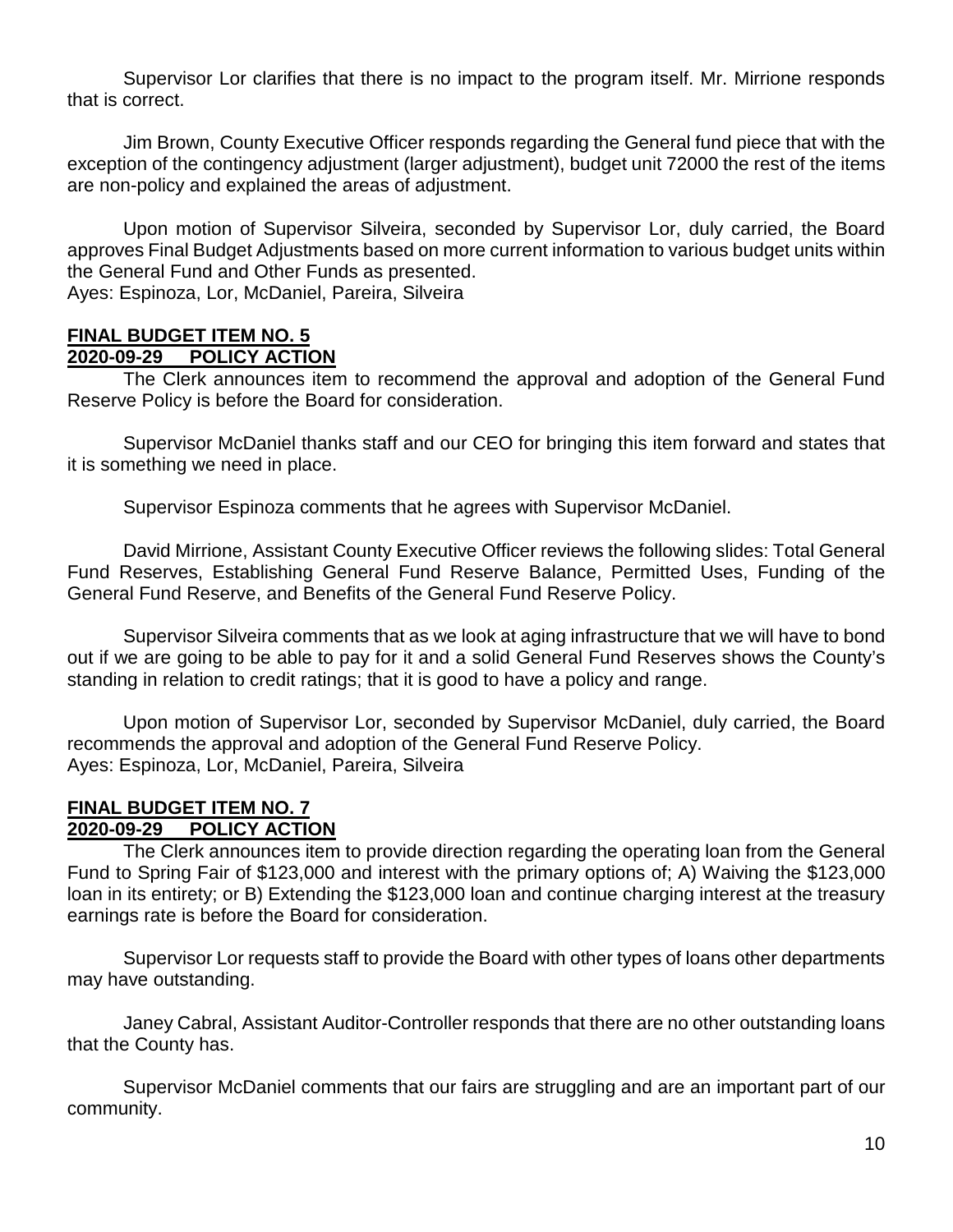Supervisor Silveira comments that the Spring Fair generates 80% of their revenues which they lost last year and agrees with Supervisor McDaniel that Agriculture is very important to our community.

Jim Brown, County Executive Officer states that staff is looking for direction on this item.

Supervisor Silveira recommends option A) Waiving the \$123,000 loan in its entirety.

Upon motion of Supervisor Silveira, seconded by Supervisor Pareira, duly carried, the board waives the \$123,000 in its entirety.

Ayes: Espinoza, Lor, McDaniel, Pareira, Silveira

#### **FINAL BUDGET ITEM NO. 9 2020 POLICY ACTION**

The Clerk announces item to approve the AB 109 FY 2020/21 implementation plan as recommended by the Executive Community Corrections Partnership; and approve the Final Budget Policy Adjustments listed in Budget Unit 23400 and is before the Board for consideration.

Kalisa Rochester, Chief Probation Officer speaks about the reduction in AB109 20/21 allocations due to the current fiscal climate and the need to adjust the amounts of funds to be used from their AB 109 Trust Account. She further states that the department is committed to sustaining community safety by providing evidence based supervision and program services to their client population.

Supervisor Silveira thanks Ms. Rochester and her attention to the Westside.

Supervisor Pareira shares his appreciation for the programs for young people to help to keep them out of jail/probation.

Supervisor McDaniel thanks Ms. Rochester and comments that this is her first budget as our Chief and appreciates the work they are doing with recidivism.

Upon motion of Supervisor Lor, seconded by Supervisor Silveira, duly carried, the Board approves the AB 109 FY 2020/21 implementation plan as recommended by the Executive Community Corrections Partnership and approves Final Budget Policy Adjustments listed in the Budget Unit.

Ayes: Espinoza, Lor, McDaniel, Pareira, Silveira

# **FINAL BUDGET ITEM NO. 11**

# **2020-09-29 POLICY ACTION**

The Clerk announces item to make the determination, as required by Government Code section 16142(e), that the State provided less than one-half of the actual foregone general fund property tax revenues, related to the Williamson Act program in FY 19/20 is before the Board for consideration.

Supervisor Espinoza and Pareira recused themselves due to having property in the Williamson Act program.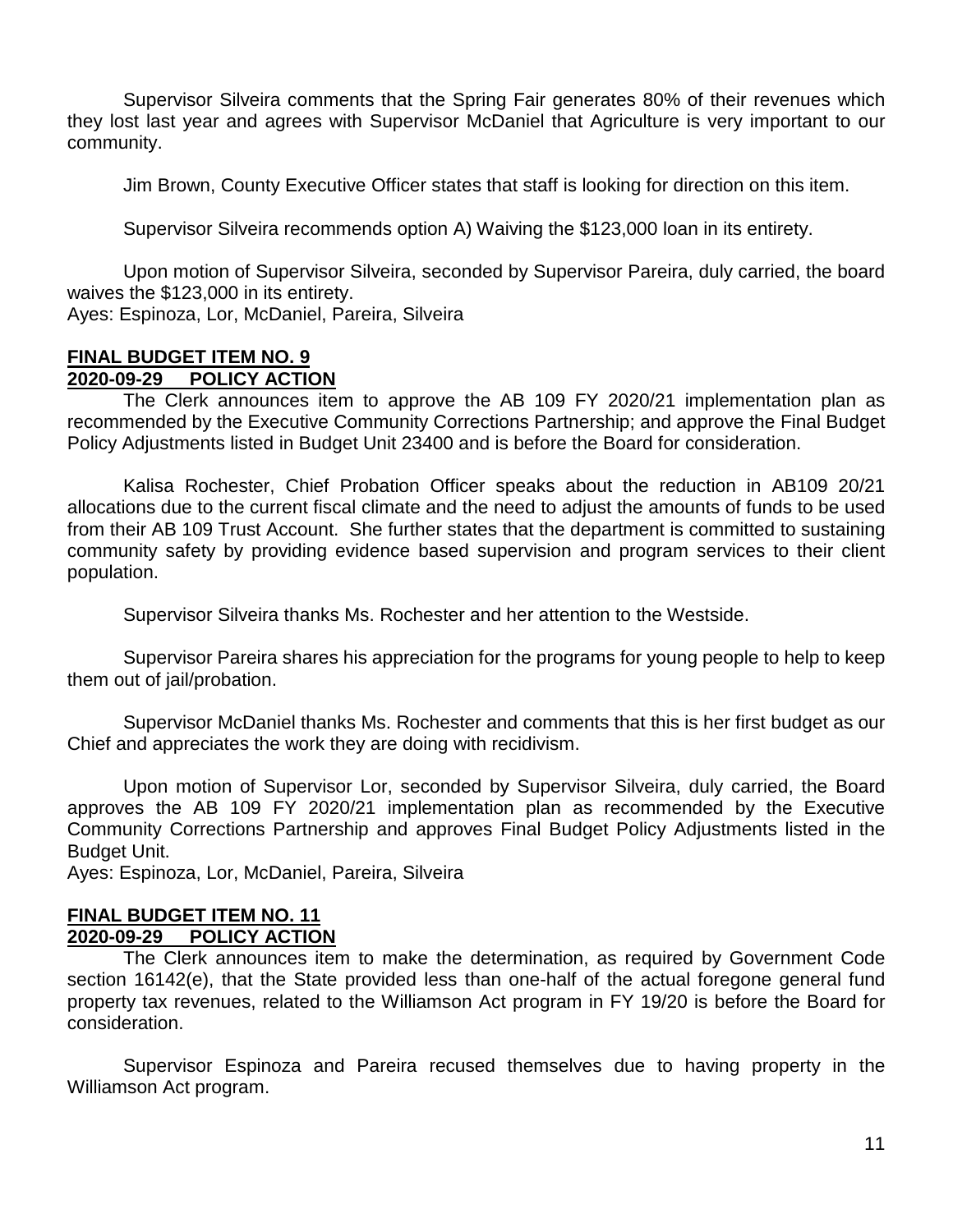Upon motion of Supervisor Lor, seconded by Supervisor Silveira, the Board determines as required by Government Code section 16142(e), that the State provided less than one-half of the actual foregone property tax revenues, related to the Williamson Act program in FY 19/20. Ayes: Lor, McDaniel, Silveira Recusal: Espinoza, Pareira

#### **FINAL BUDGET ITEM NO. 12 2020-09-29 PERSONNEL ACTIONS**

The Clerk announces item to authorize the creation of the Justice and Community Integration Division within the Department of Behavioral Health and Recovery Services to expand crisis support services within the community; and approval of the following departmental personnel actions: Behavioral Health & Recovery - Budget Unit 41500 - B/U 41501 - CHANGE: 1 Licensed Mental Health Worker/Psychiatric Staff Nurse I/II (Pos 493), Class 5423/7482/6454, Range 71.5/73.3/75.6 TO: Mental Health Worker I/II (B/U 41502), Class 5733/5734, Range 65.6/67.6; B/U 41502 - ADD: 1 Mental Health Clinician I/II, Class 5731/5732, Range 74.2/78.2; B/U 41534 - ADD: 1 BHRS Division Director, Class 7852, Range 83.6, ADD:1 BHRS Program Manager, Class 2283, Range 80.7, CHANGE: 1 Licensed Mental Health Worker/Psychiatric Staff Nurse I/II (Pos 497), Class 5423/7482/6454, Range 71.5/73.3/75.6 TO: Mental Health Worker I/II, Class 5733/5734, Range 65.6/67.6; Approve amendments to the Position Allocation Resolution 06-120/A, making the departmental position changes and additions as listed in the resolution; and Approve Final Budget Policy Adjustments listed in Budget Unit as shown on Exhibit A is before the Board for consideration.

Genevieve Valentine, Director of Behavioral Health and Recovery Services gives an overview of the item and presents the five new positions to be based off a new division that they would like to integrate into Behavioral Health and Recovery Services (BHRS). An analysis of the needs and services showed a gap in support services between behavioral health and probation and a gap with the current law enforcement. She further states this will be a phased approach, and the long term plan, if fully implemented, has six goals.

Supervisor Pareira questions if there will be some new staff in Los Banos who will integrate with local police departments.

Ms. Valentine states that they will start working with Probation Department in Los Banos and will expand in a variety of cities.

Supervisor Lor commends and thanks Ms. Valentine and staff for their increased focus on Behavioral Health and hopes that the growth and support continues.

Supervisor Espinoza comments that by focusing on Behavioral Health for those incarcerated we are able to save money from the general fund.

Upon motion of Supervisor Lor, seconded by Supervisor McDaniel, duly carried, the Board approves the creation of the Justice and Community Integration Division within the Department of Behavioral Health and Recovery Services to expand crisis support services within the community; and approval of the following departmental personnel actions: Behavioral Health & Recovery - Budget Unit 41500 - B/U 41501 - CHANGE: 1 Licensed Mental Health Worker/Psychiatric Staff Nurse I/II (Pos 493), Class 5423/7482/6454, Range 71.5/73.3/75.6 TO: Mental Health Worker I/II (B/U 41502), Class 5733/5734, Range 65.6/67.6; B/U 41502 - ADD: 1 Mental Health Clinician I/II, Class 5731/5732, Range 74.2/78.2; B/U 41534 - ADD: 1 BHRS Division Director, Class 7852, Range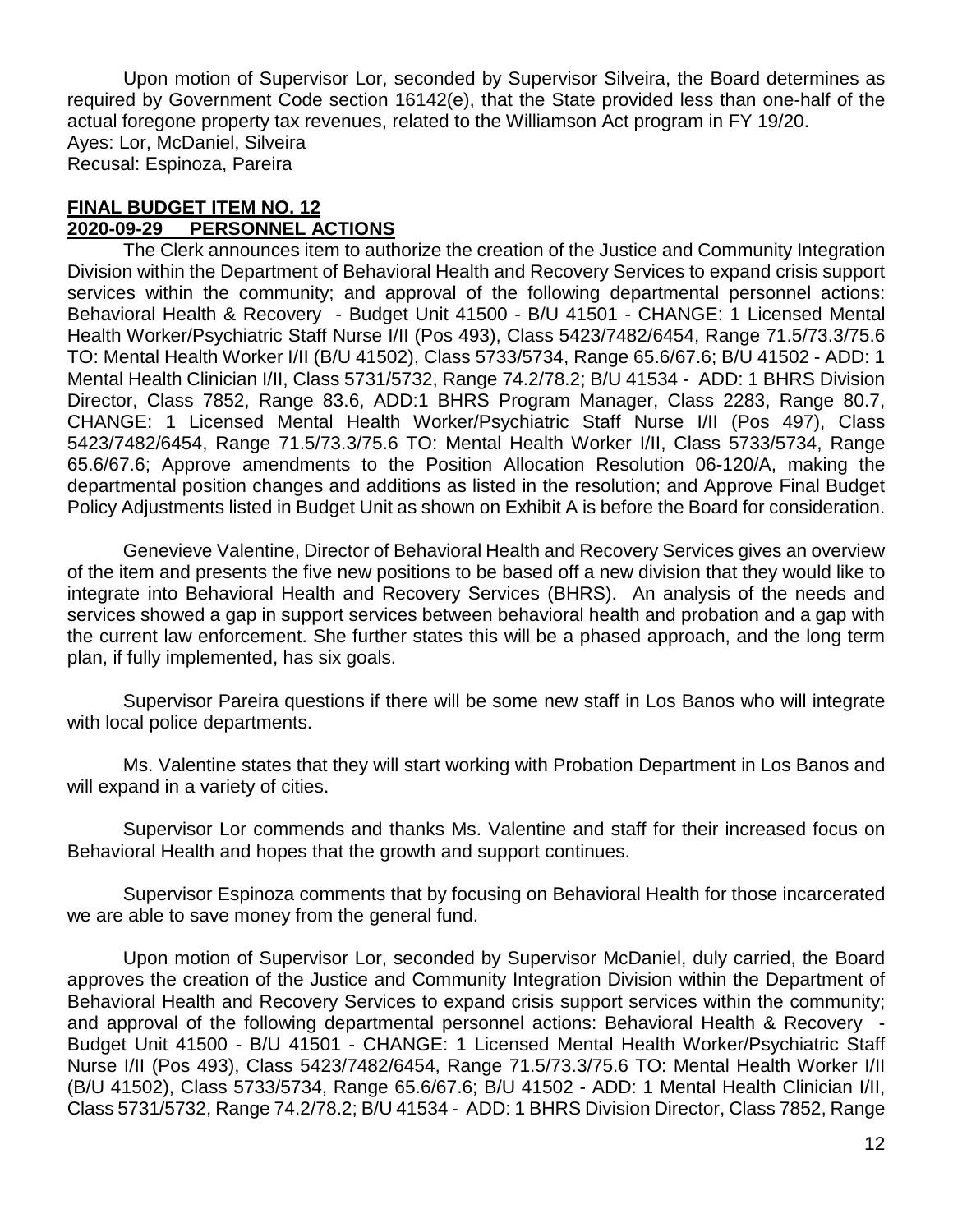83.6, ADD:1 BHRS Program Manager, Class 2283, Range 80.7, CHANGE: 1 Licensed Mental Health Worker/Psychiatric Staff Nurse I/II (Pos 497), Class 5423/7482/6454, Range 71.5/73.3/75.6 TO: Mental Health Worker I/II, Class 5733/5734, Range 65.6/67.6; Approve amendments to the Position Allocation Resolution 06-120/A, making the departmental position changes and additions as listed in the Resolution No. 2020-100 BGT; and Approves Final Budget Policy Adjustments listed in Budget Unit as shown on Exhibit A.

Ayes: Espinoza, Lor, McDaniel, Pareira, Silveira

#### **FINAL BUDGET ITEM NO. 16 2020-09-29 PERSONNEL ACTIONS**

The Clerk announces item to approve the following departmental personnel actions: 1) Board of Supervisors Budget Unit 10000, Change: 1 Chief Deputy Board Clerk (Pos 1) range 76.7, To: Chief Deputy Board Clerk, range 79.7; 2) County Executive Office Budget Unit 10100, Add: 1 Management Analyst I/II/III; 3) Auditor -Controller Budget Unit 11000, Change: 1 Account Clerk III (Pos 31), To: Accounting Technician; 4) Assessor Budget Unit 11200, Change: 3 Assessment Clerk I/II (Pos 21, 29, 53), To: Assessment Clerk I/II/III, Change: 2 Assessment Clerk III (Pos 36, 38), To: Assessment Clerk I/II/III; 5) County Counsel Budget Unit 12500, Change: 1 Chief Civil Litigator (Pos 15), To: Assistant County Counsel (Effective November 9, 2020), B/U 12502, Delete: 1 Deputy County Counsel I/II/III/IV (Pos 24); 6) District Attorney Budget Unit 20400, B/U 20405, Delete: 1 Criminal Information Analyst (Pos 133); 7) Public Defender- Budget Unit 20600, Allocate: EH Legal Assistant; 8) Sheriff Budget Unit 22100, B/U 22109, Delete: 3 Deputy Sheriff/Coroner I/II(Pos 62,70,141), 9) Juvenile Hall Budget Unit 23300, Change: 1 Security Systems Operator (Pos 27), To: Peer Support Specialist; 10) Planning & Community Development- Budget Unit 28500, Change: 1 Code Compliance Technician (Pos 31), To: Planning Technician I/II, Establish & Allocate: EH Code Compliance Specialist; 11) Dept of Public Works/Roads Budget Unit 30000, Add: 1 Accounting Technician; 12) Behavioral Health & Recovery Services Budget Unit 41500, B/U 41502, Delete: 1 Program Assistant (Pos 415), B/U 41506, Add: 1 Director of Administrative Services, Delete: 1 Office Assistant III (Pos 417), B/U 41532, Delete: 1 Program Assistant (Pos 377), Delete: 1 Peer Support Specialist (Pos 439); 13) Human Services Agency Budget Unit 50000, B/U 50055, Change: 2 Social Worker IV A/IV B Variable Shift (Pos 189,317), To: Social Worker IV A/IV B Full time; 14) Department of Administrative Services Budget Unit 75600, B/U 75601, Establish & Add: 1 Asst Director Admin Svcs/CIO. (2) Establish the classification of Asst Director Admin Svcs/CIO, class 7892, range 86.2, (3) Approve the modifications to the following classification specifications: Assessment Clerk I/II/III, Chief Deputy Board Clerk, Director of Child Support Services, Planning Technician I/II, Public Health Division Manager, Retirement Plan Administrator, (4) Approve the amendments to the Salary Allocation Resolution 06-120 and the Position Allocation Resolution 06-120A, (5) Approve the Amendments to the Merced County Human Resources Rules and Regulations 2007-22, (6) Approve the amendments to the Unpresented Management Resolution 2012-92 is before the Board for consideration.

Supervisor Lor asks staff to provide a brief overview of the Management Analyst position in the County Executive Office.

Jim Brown, County Executive Officer clarifies that the Management Analyst position is the Grant Writer position.

Upon motion of Supervisor Silveira, seconded by Supervisor Pareira, duly carried, the Board approves the following departmental personnel actions: 1) Board of Supervisors Budget Unit 10000, Change: 1 Chief Deputy Board Clerk (Pos 1) range 76.7, To: Chief Deputy Board Clerk, range 79.7;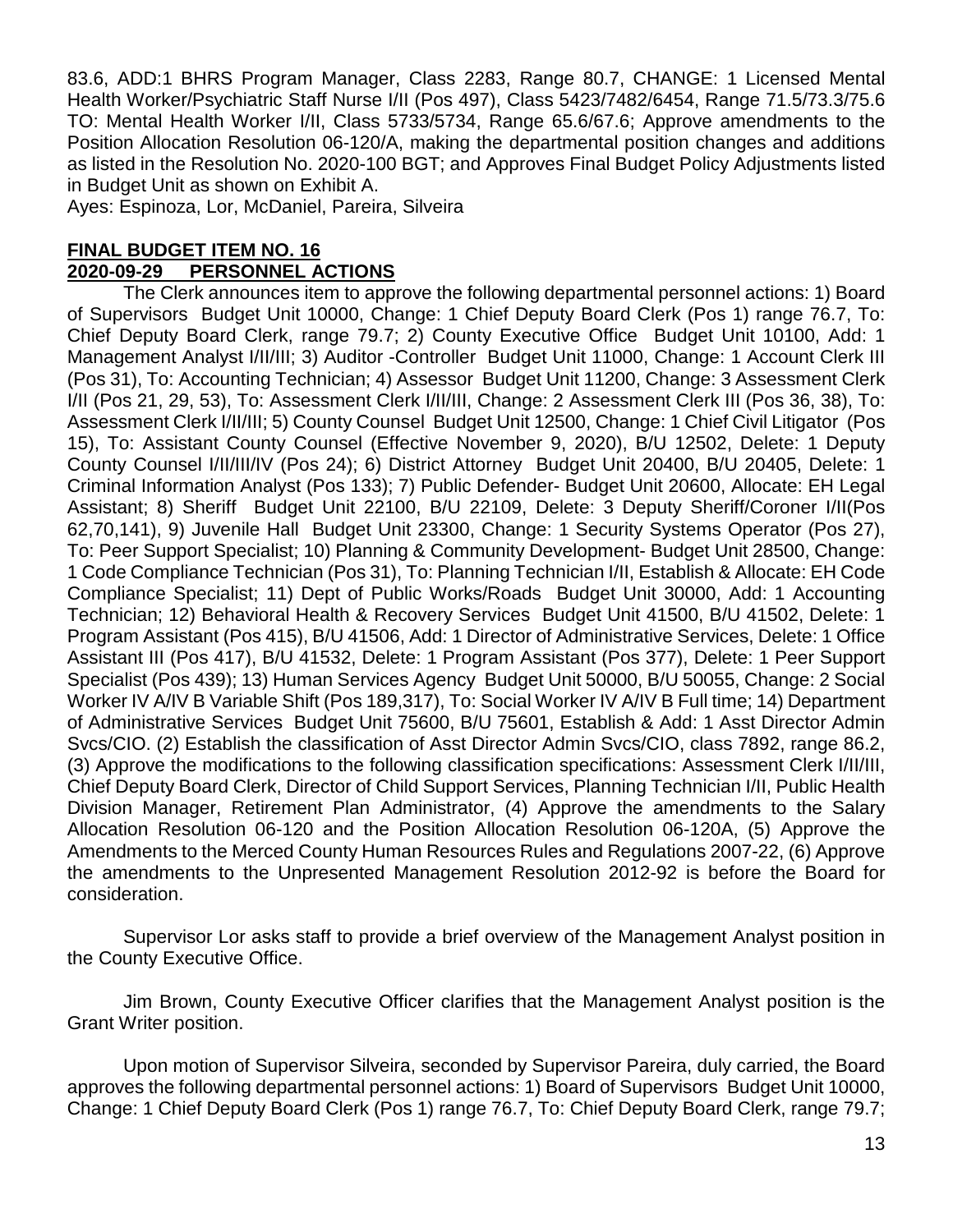2) County Executive Office Budget Unit 10100, Add: 1 Management Analyst I/II/III; 3) Auditor - Controller Budget Unit 11000, Change: 1 Account Clerk III (Pos 31), To: Accounting Technician; 4) Assessor Budget Unit 11200, Change: 3 Assessment Clerk I/II (Pos 21, 29, 53), To: Assessment Clerk I/II/III, Change: 2 Assessment Clerk III (Pos 36, 38), To: Assessment Clerk I/II/III; 5) County Counsel Budget Unit 12500, Change: 1 Chief Civil Litigator (Pos 15), To: Assistant County Counsel (Effective November 9, 2020), B/U 12502, Delete: 1 Deputy County Counsel I/II/III/IV (Pos 24); 6) District Attorney Budget Unit 20400, B/U 20405, Delete: 1 Criminal Information Analyst (Pos 133); 7) Public Defender- Budget Unit 20600, Allocate: EH Legal Assistant; 8) Sheriff Budget Unit 22100, B/U 22109, Delete: 3 Deputy Sheriff/Coroner I/II(Pos 62,70,141), 9) Juvenile Hall Budget Unit 23300, Change: 1 Security Systems Operator (Pos 27), To: Peer Support Specialist; 10) Planning & Community Development- Budget Unit 28500, Change: 1 Code Compliance Technician (Pos 31), To: Planning Technician I/II, Establish & Allocate: EH Code Compliance Specialist; 11) Dept of Public Works/Roads Budget Unit 30000, Add: 1 Accounting Technician; 12) Behavioral Health & Recovery Services Budget Unit 41500, B/U 41502, Delete: 1 Program Assistant (Pos 415), B/U 41506, Add: 1 Director of Administrative Services, Delete: 1 Office Assistant III (Pos 417), B/U 41532, Delete: 1 Program Assistant (Pos 377), Delete: 1 Peer Support Specialist (Pos 439); 13) Human Services Agency Budget Unit 50000, B/U 50055, Change: 2 Social Worker IV A/IV B Variable Shift (Pos 189,317), To: Social Worker IV A/IV B Full time; 14) Department of Administrative Services Budget Unit 75600, B/U 75601, Establish & Add: 1 Asst Director Admin Svcs/CIO. (2) Establish the classification of Asst Director Admin Svcs/CIO, class 7892, range 86.2, (3) Approve the modifications to the following classification specifications: Assessment Clerk I/II/III, Chief Deputy Board Clerk, Director of Child Support Services, Planning Technician I/II, Public Health Division Manager, Retirement Plan Administrator, (4) Approve the amendments to the Salary Allocation Resolution 06- 120 (Resolution No. 2020-107 BGT) and the Position Allocation Resolution 06-120A (Resolution No. 2020-105 BGT), (5) Approve the Amendments to the Merced County Human Resources Rules and Regulations 2007-22 (Resolution No. 2020-106 BGT), (6) Approve the amendments to the Unpresented Management Resolution 2012-92 (Resolution No. 2020-108 BGT). Ayes: Espinoza, Lor, McDaniel, Pareira, Silveira

# **FINAL BUDGET ITEM NO. 18**

### **2020-09-29 FISCAL YEAR 2020/2021 FINAL BUDGET ADOPTION**

The Clerk announces item to approve resolution adopting the Fiscal Year 2020/2021 final budget as reviewed and amended during the final budget hearings; and authorize the Auditor-Controller to make technical adjustments as necessary is before the Board for consideration.

Supervisor Lor comments that we need to put on the Board's to-do list, a Master Park Plan and states that it would be efficient and effective if we have a master plan.

Supervisor Pareira comments that hundreds of hours are spent on this Final Budget, across all departments, and thanks staff for being thoughtful with bringing forward what is needed. He states that community plans for parks are expensive, and would like to see money spent on infrastructure rather than on an study.

Supervisor Silveira thanks the Budget Office staff for their hard work and also commends the Board and staff for setting us in the right direction. He comments that there is always more wants than there is money to pay for them and that we have to prioritize them. He further comments that he is excited about the Grant Writer position and that will help with the Parks grants.